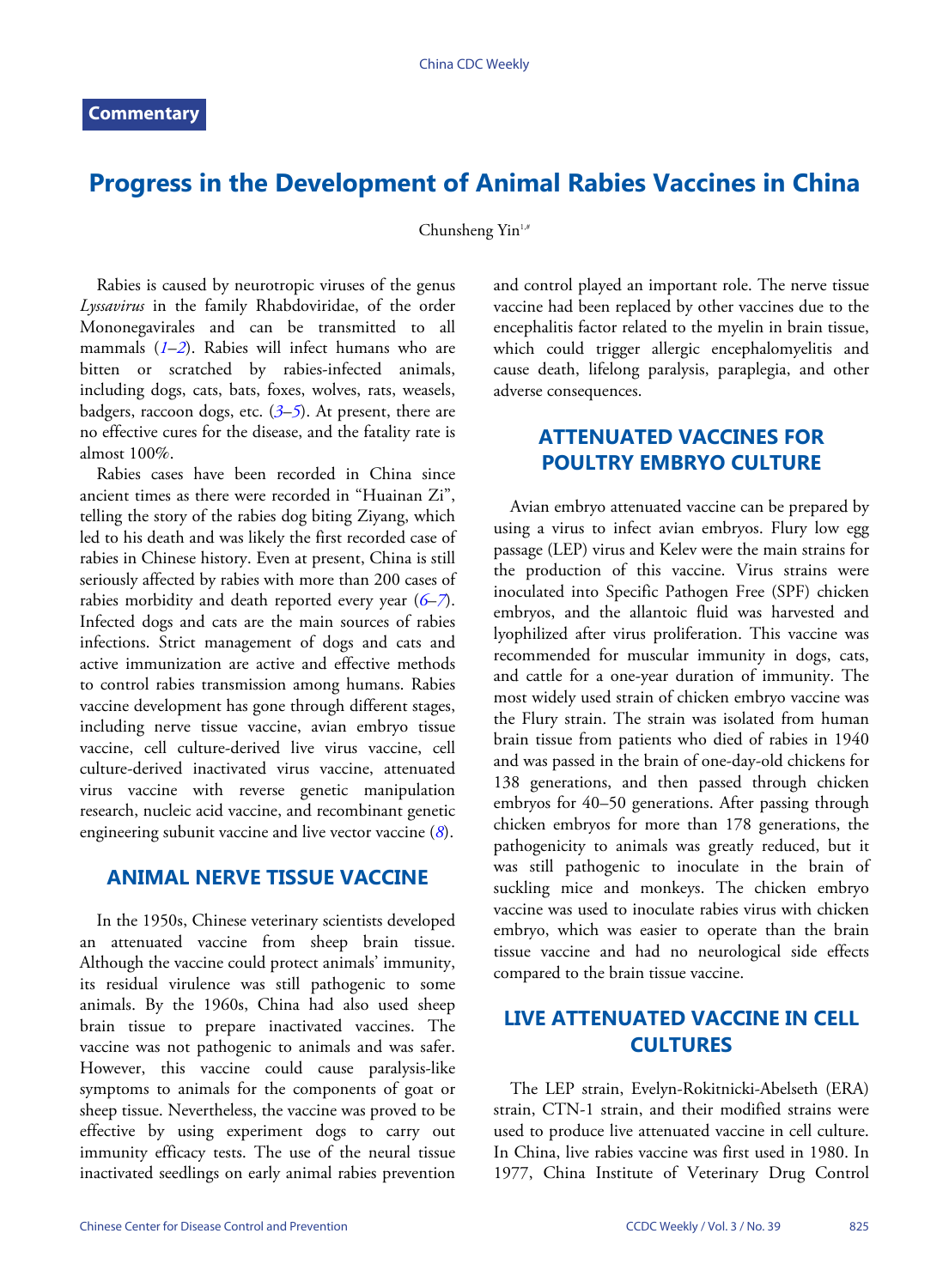(IVDC) adapted rabies LEP to proliferate in the BHK21 cell line. Results showed that virus growth was stable and the virus content per 0.03 mL was above  $10^{4.0}$ LD<sub>50</sub>. There were no adverse reactions after intramuscular injection of the lyophilized vaccine in 3 month-old dogs and rabbits. Once an intramuscular injection is made on domestic dogs, the immunity period is more than 1 year. The vaccine has been approved for production and put into use since 1980 (*[9](#page-5-7)*).

In 1983, IVDC introduced the ERA strain of rabies virus from abroad. BHK-21 cells and primary porcine kidney cells were used to replicate the virus, and the biological characteristics were identified. The strain had good immunogenicity and no adverse reactions were observed in dogs, cattle, sheep and other animals. After propagation and passage on BHK-21 cells, the virus content was more than  $10^{5.0}$ LD<sub>50</sub>/0.03 mL. The lyophilized vaccine was made from BHK-21 cells and immunized dogs, horses, cattle and sheep with different doses. The immunization period was more than one year. The vaccine had been tested in 13 provinces, with no adverse reactions. Compared with LEP strain, ERA strain was safer and more suitable for target animals.

At the same time, IVDC had also carried out oral immunization tests with the vaccine in a large number of dogs. Domestic dogs were immunized with different doses of vaccine and feeding methods, which increased the level of safety. Samples were collected at different periods after immunization to detect serum neutralizing antibodies against rabies. The antibody positive conversion rate  $(1:8)$  was  $40\% - 50\%$ .

In the following years, IVDC cooperated with a number of biological products manufacturers to develop a live primary cell vaccine of ERA strain for rabies, using gophers, donkeys, sheep, pigs, cattle, and other animals of different origin for the primary cells. The results showed that bovine testis primary cells inoculated with ERA strain had the best adaptability, high yield, and stable virulence. Furthermore, ERA/BT cell adaptive strain of the rabies virus was developed. Bovine testis primary cells were used to produce the vaccine successfully.

However, the attenuated live vaccine also had some potential safety hazards, because the virus may cause disease due to the regurgitated mutation in vivo or it may cause gene rearrangement with the naturally infected epidemic strains producing strains. Therefore, commonly used vaccines were mainly inactivated vaccines rather than attenuated vaccines. China

stopped manufacturing and using live rabies vaccine on June 30, 2018 (*[10](#page-5-8)*).

### **INACTIVATED VACCINE IN CELL CULTURES**

At present, beta-Propiolactone (BPL) is commonly used to inactivate rabies virus at  $4^{\circ}$ C in China, and formaldehyde is no longer used as the inactivated agent. BPL can destroy viral nucleic acid but does not change the structure of viral protein or affect the antigenicity of rabies virus. The inactivated antigen can be completely hydrolyzed in the vaccine liquid, with no inactivated agent residue in the finished vaccine (*[10](#page-5-8)*). Therefore, the usage of BPL can avoid the reduction of virus immunogenicity and toxic substances or irritants residue. Virus strains used in the preparation of inactivated vaccines usually include the SAD strain, ERA strain, LEP strain, CVS-11 strain, PM strain, PV strain, etc. Stromal cells were used in the preparation of attenuated vaccines generally with BHK-21, MDCK, Vero, etc. Many kinds of inactivated rabies vaccines were produced and used in China, including the inactivated rabies vaccine (LEP strain) developed by IVDC, the inactivated rabies vaccine (PV2061 strain) developed by Liaoning Cheng Da Animal Pharmaceutical Co., Ltd., the inactivated rabies vaccine (LEP strain) developed by Liaoning Yikang Biological Co., Ltd., the inactivated rabies vaccine developed by PLA Academy of Military Medical Sciences (CVS-11 strains), the inactivated rabies vaccine developed by Tangshan Yian Biological Engineering Co., Ltd. (CTN-1 strains), the inactivated rabies vaccine developed by Changzhou Tongtai Biological Pharmaceutical Technology Co., Ltd. (SAD strains), the inactivated rabies vaccine (DG strain) developed by South China Agricultural University, and the inactivated rabies vaccine (R3G strain) developed by Shandong Huahong Biological Engineering Co., Ltd.

### **AN ATTENUATED VACCINE DEVELOPED BY REVERSE GENETIC TECHNIQUE**

Reverse genetic technology is cloned by molecular biology technology on the basis of the full genome sequence, through the modification of target genes and mutations to assemble a new individual virus. This platform as the research basis can be used to study the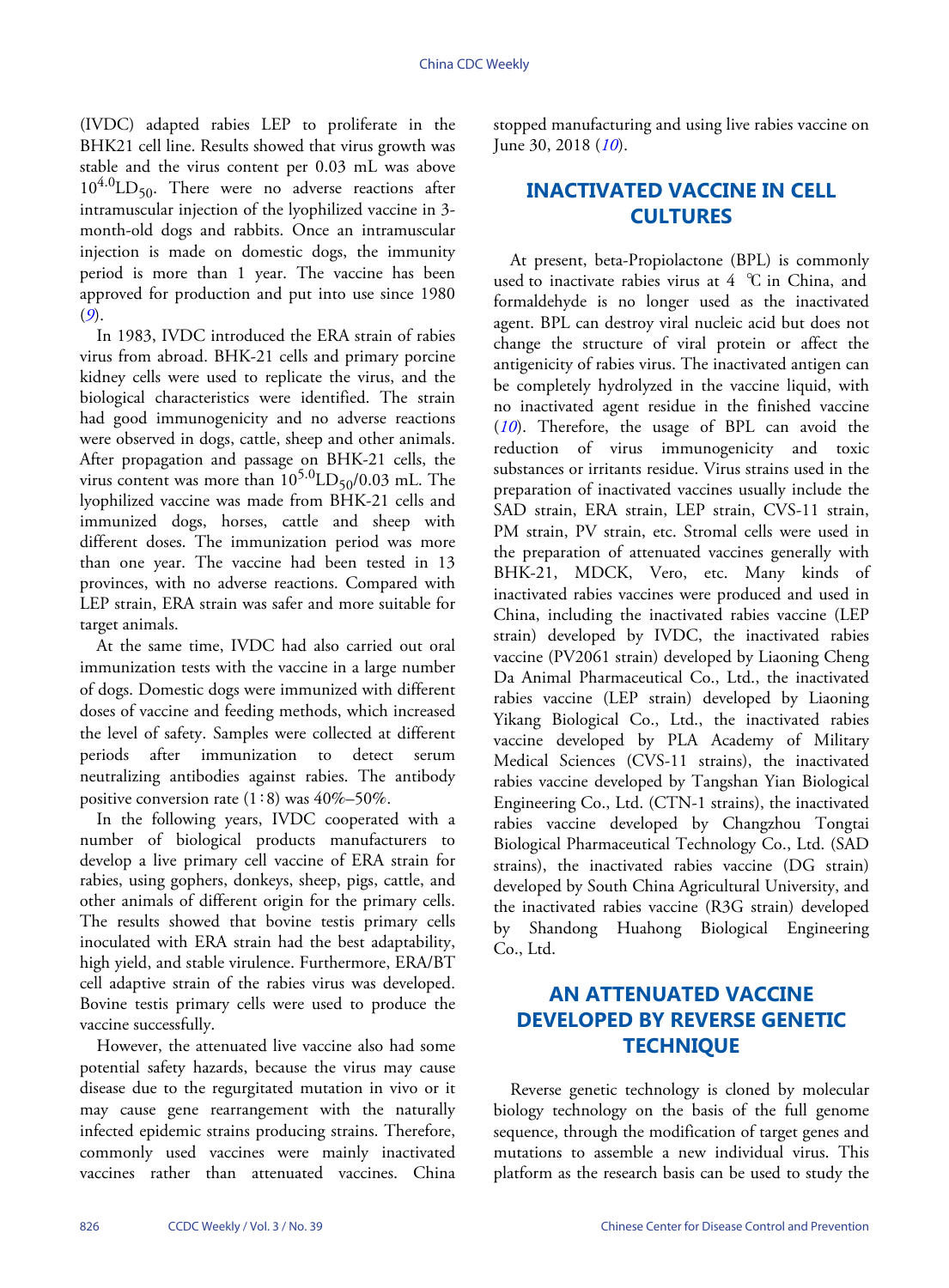influence of gene changes on the phenotype of the organism. Therefore, the development of reverse genetics technology is of great significance to the study of life sciences.

With the application and development of reverse genetics technology, many achievements have been made in the research of live rabies vaccine. To establish the rabies virus reverse genetic operation, the expression of antisense RNA genome expression plasmid (genome plasmid) and three kinds of expressions of virus nucleoprotein protein (N), phosphorus (P), and large transcription protein (L) of plasmid (auxiliary plasmid) should to be established. With cells expressing T7RNA polymerase transfection, the antisense genomic RNA and these N, P, and L proteins form an antisense genomic ribonucleoprotein complex (RNP). The antisense genomic RNP complex has the same biological activity as the RNP complex produced in rabies virus-infected cells. Therefore, genomic RNA can be synthesized using antisense genomic RNP as a template, and then mRNA can be synthesized from genomic RNP and expressed viral proteins. Infectious recombinant rabies virus was produced after the assembly of genomic RNP, membrane protein (M), and glycoprotein (G). The mutation of arginine or lysine 333 on G protein plays a decisive role in the pathogenicity of rabies virus. According to the analysis of G protein epitope of rabies virus, the recombinant virus of G gene from different strains of rabies virus will be derived. The results show that the substitution of this amino acid residue can effectively weaken the virus strain. By inserting another 2 or 3 G genes to construct recombinant virus G protein stability and expressing them using the original manufacturer's mass traditional methods of G protein that had similar stability, Chinese scientists have successfully constructed the dG and r3G strains virus containing two or three G proteins (*[11](#page-5-9)*).

In conclusion, the characteristics of the attenuated live vaccine constructed by reverse genetic manipulation are low production cost and simple production procedure. Due to the characteristics of the attenuated live vaccine, the most concerning issue is the safety of the vaccine. The reason is that after the recombinant virus immunized the animal, once the animal is recessive, the wild strain and the recombinant virus may be recombined, and the original missing genes can be restored through recombination and the original virulence can be regained. In the future, it may be mainly used for oral vaccine immunization in wild animals.

## **GENETICALLY ENGINEERED RECOMBINANT LIVE VECTOR VACCINE**

Recombination live vector vaccine is prepared by using gene engineering technology to construct virus or bacteria into a vector and insert foreign genes into it to express the constructed live vector. The live vector vaccine has the advantages of both the conventional attenuated live vaccine and the inactivated vaccine. It has the advantages of high immunity efficacy and low cost of the attenuated live vaccine and good safety of the inactivated vaccine.

In rabies live vector vaccine research, poxvirus and adenovirus are researched and used comprehensively as carriers. In 1992, the rabies virus G gene of CVS-11 strain were inserted into a recombinant poxvirus vector to construct recombinant poxvirus through subcutaneous immunization in mice and rabbits and guinea pigs [were](#page-5-10) immunized through oral immunization (*[12](#page-5-10)*). Immunization with the recombinant poxvirus subcutaneously and in the muscle could induce neutralizing antibodies with high titer, but no positive antibodies were observed by oral immunization. In 1993, Zhao WG et al. also adopted the recombinant poxvirus expression system, and successively constructed the recombinant poxdisease expressing the N protein of rabies virus and the recombinant virus Tiantan strain of vaccinia virus coexpressing the G pro[tein](#page-5-11) and N protein of CVS-11 strain of rabies virus (*[13](#page-5-11)*). The immunization of mice showed that the neutralizing antibodies could be produced after immunization, and could resist attack by rabies virus. In 2001, Li WH et al. constructed a recombinant adenovirus expressing the [G](#page-5-12) protein replication defect of rabies virus (*[14](#page-5-12)*). After immunizing mice with this virus, the mice were attacked with a lethal amount of rabies virus, and the protection rate of immunized mice reached 87.5%–100%. Immunization of target dogs could induce a high level of protective rabies virus specific neutralizing antibody. In 2006, Zhang SF et al. constructed canine adenovirus serotype 2 vector vaccine expressing rabies virus glycoprotein, and the experimental results showed that it could resist the virulent rabies virus challenge with an immune e[ffec](#page-5-13)t similar to that of conventional inactivated vaccine (*[15](#page-5-13)*). Furthermore, the protective neutralizing antibody remained in immunized dogs for several months, showing the potential to replace the existing vaccine. The results showed that about 87.5% of the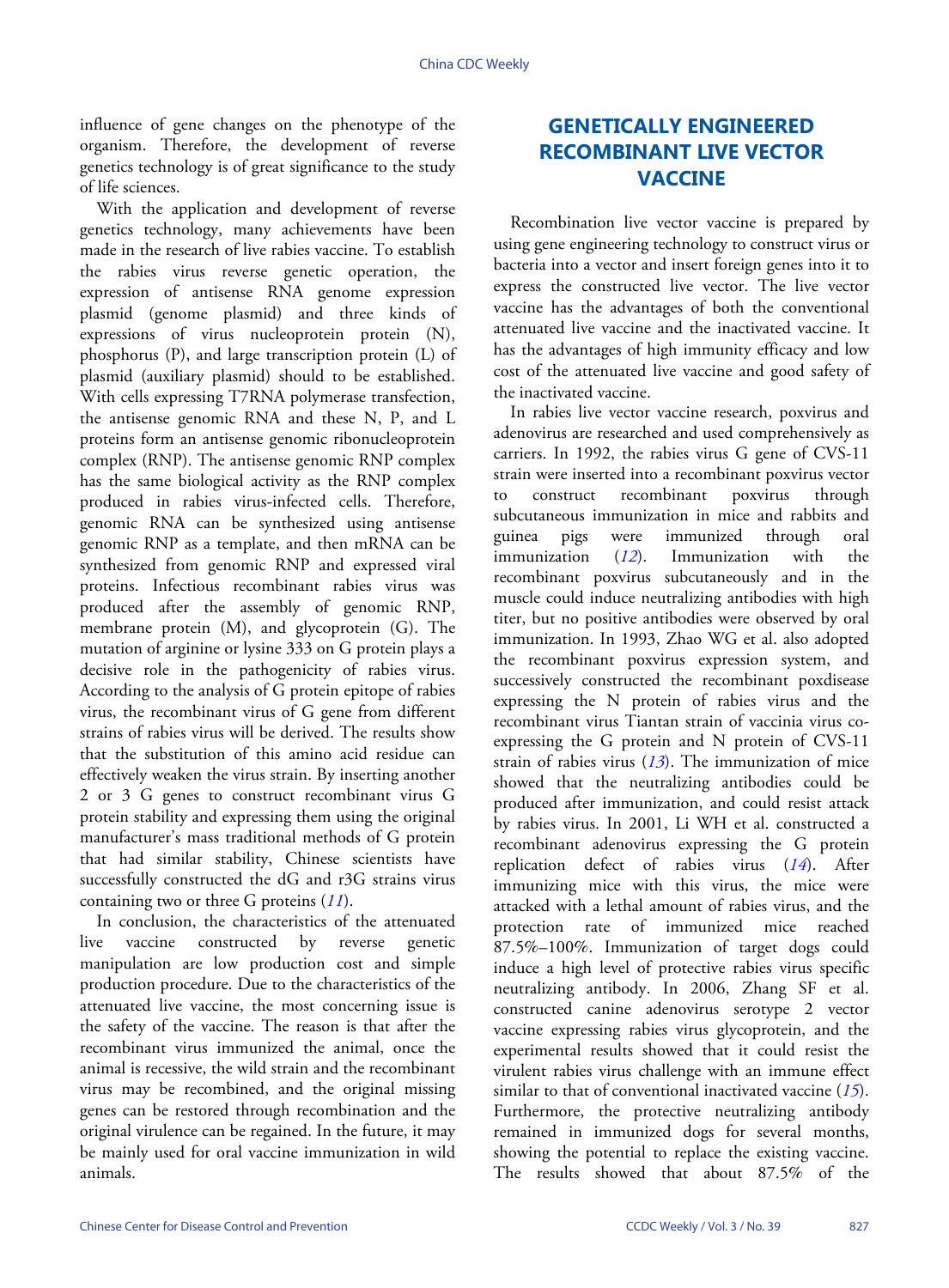immunized dogs produced neutralizing antibodies, which can be detected 2 to 3 weeks after injection, peaking at 5 to 6 weeks later. The serum neutralizing antibody level of 90.8% dogs was more than 24 months, and the antibody titer was higher than 0.5 IU/mL, showing a gradual but slow decline (*[16](#page-5-14)*). The recombinant vaccine could be taken orally with a good immunity effect on dogs. Recombinant human adenovirus type 5 expressing G protein of attenuated SRV9 strain of rabies virus was constructed in 2011. The complete open reading frame of G gene of SRV9 strain of rabies virus was cloned into the shuttle plasmid polyclonal site of adenovirus expression system. Overall, 293 AD cells were co-transfected with linearized skeletal plasmid and recombinant shuttle plasmid mediated by Roche's transfection solution. After 14 days, anti-rabies neutralizing antibody was produced, and the effective protection rate reached 90% (*[16](#page-5-14)*).

#### **NUCLEIC ACID VACCINE**

Nucleic acid vaccine prepared by gene recombination technology will have a certain immune active antigen gene promoter downstream of restructuring in eukaryotic expression system and constructing the recombinant expression vector, after a large number of extraction of plasmid DNA is injected into animals by subcutaneous, intramuscular injection, or gene gun methods. By the transcription of host cell synthesis, the DNA vaccine stimulates the host's immune system to produce immune response to the protein. The nucleic acid vaccine is characterized by easy operability and construction. In addition, the nucleic acid vaccine can induce immune animals to produce humoral and cellular immune responses. Because the nucleic acid vaccine only produces the corresponding immune response to the designated antigen, but not for other unrelated antigens, it does not affect the use of other vaccines.

In the rabies virus nucleic acid vaccine research, the cDNA of rabies virus G protein was placed downstream of the SV40 promoter, then the constructed plasmid DNA was directly injected into the gastrocnemius muscle of mice and serially immunized 3 times, each time with an interval of 2 to 3 weeks. Anti-rabies virus neutralizing antibody and cellular immune response were produced in mice after immunization. Xiang ZQ et al. combined immunizing mice with murine granulocyte-phage colonystimulating factor and rabies virus DNA vaccine could significantly improve the level of humoral immunity

and cellular immune response (*[17](#page-5-15)*).

The nucleic acid vaccine has a lot of advantages; for example, it is easy to construct and preserve without cold chain transportation, which can make up for the traditional inactivated or attenuated vaccine shortages. However, there are also disadvantages to this kind of vaccine, mainly plasmid DNA in the body for a long time, causing gene mutations or leading to cancer and other potential harm. Given the safety concerns of nucleic acid vaccines, which have yet to be resolved, nucleic acid vaccines cannot replace the vaccines currently in use.

### **GENETICALLY ENGINEERED SUBUNIT VACCINES**

The genetically engineered subunit vaccine refers to the use of recombinant DNA technology, the coding of pathogenic microorganism protective antigen gene fragments into the prokaryotic or eukaryotic expression vectors, so that the virus protein can be highly expressed, the protective antigen can be extracted and then added to the adjuvant emulsification to prepare the genetic engineering subunit vaccine. The vaccine contains only one or more antigen epitopes of the pathogen, but no other genetic information of the pathogen, and can be used to inoculate animals with these vaccines to obtain protective immunity. Because the subunit vaccine does not contain infectious components, it does not need to be inactivated, nor does it have pathogenicity, so the prepared vaccine has high safety.

G and N proteins of rabies virus are the main antigens that induce humoral and cellular immune responses. Therefore, G protein and N protein are mainly proteins in the research of rabies subunit vaccine. In 1983, the G gene of CVS-11 strain of rabies virus was inserted into the bacterial expression plasmid, and then transformed into *Escherichia coli* and successfully expressed G protein. However, due to the lack of glycosylation function in the prokaryotic expression system, the immune effect of the expressed protein was very poor. The G gene of rabies virus SAD strains was inserted into the yeast expression system, with a high protein expressing quantity. However, the main problems existing in the system are that the expression of the type of G protein glycosylation and the location of the glycosylation are different from the original strain, as there is no correct G protein glycosylation. Therefore, the immune effect of G protein is affected. At present, the G protein of the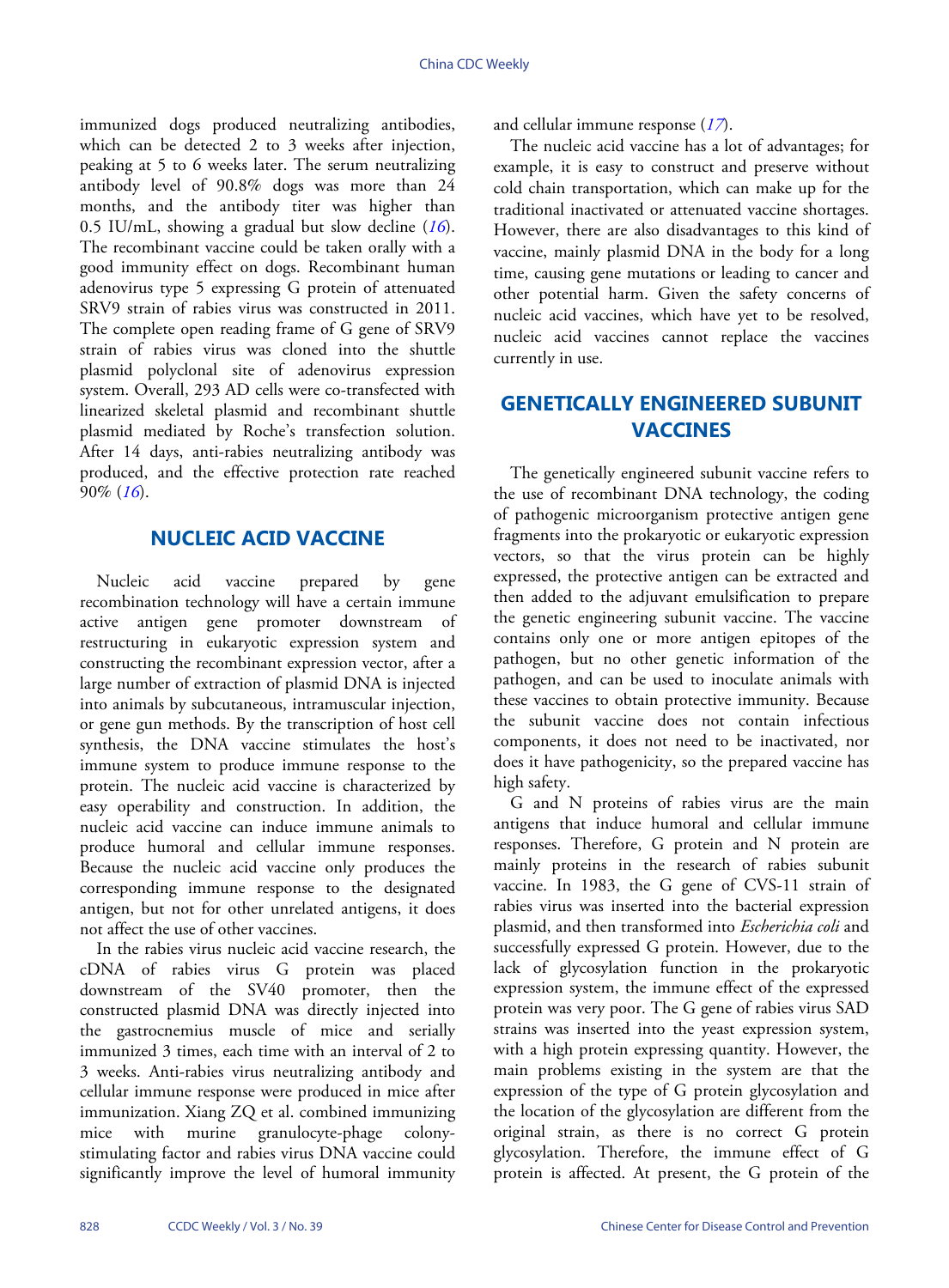rabies virus was successfully expressed in SF9 cells using baculovirus expression system, and purified it to prepare vaccine to immunize animals. The results showed that the protein could induce the production of protective neutralizing antibodies and resist the lethal dose of the virus after oral immunization (*[18](#page-5-16)*).

### **RESEARCH PROGRESS OF ADJUVANT FOR RABIES VACCINE**

Adjuvants can improve the immunogenicity of subunit vaccines, thus reducing the amount of vaccine needed, the cost of vaccine production, and the number of immunization failures. Inactivated vaccines currently in use include either no adjuvant or aluminum adjuvant. Aluminum adjuvant can enhance Th2 response in mice and induce IgG1 antibody production. Tests have shown that the inactivated vaccine containing  $\text{Al}(\text{OH})_3$  can immunize dogs and cats for up to 3 years. In recent years, scientists have gained a deeper understanding of the basic immune pathways that enhance the immune response and have known that the activation of the innate immune response is the most critical step in the acquired immune response. Cell signaling involved in the activation of innate immune response cells has been well identified, such as Toll-like receptors and NODlike receptors. Therefore, many new adjuvants are developed to replace aluminum adjuvants, such as the new adjuvant CpG oligo deoxynucleotide, which can bind to TLR-9 to activate the innate immune response. The research team prepared inactivated rabies vaccine with aluminum adjuvant and CpG adjuvant respectively in mice and carried out a comparative test. The antibody level of CpG immunized for 3 times was similar to that of aluminum adjuvant immunized for 5 times. In recent years, many new adjuvants have emerged or have been studied in preclinical trials. Their modes of action have been described in detail in the literature, and it is necessary to develop a second generation of rabies vaccine adjuvants based on these theories.

### **QUALITY CONTROL OF INACTIVATED RABIES VACCINE FOR ANIMAL USE IN CHINA**

As of December 2020, the Ministry of Agriculture and Rural Affairs of China had approved the new veterinary drug certificate of 9 inactivated rabies vaccines for animals. All live rabies vaccines (including related combined vaccines) have been stopped for animal immunization since June 30, 2018. The quality standard control indexes of inactivated rabies vaccine for animal use in China are not completely consistent, but mainly including the following indexes. The physical properties of the vaccine should conform to the labeling requirements of the product; vaccines should be pure and are usually tested for sterility according to the current edition of the Chinese Veterinary Pharmacopoeia. The inactivation test of the vaccine was usually the number of mice (weight, age, and quantity varied according to different products) inoculated in the brain, 0.03 mL for each, and observed for 21 days. Some products should be subcutaneously inoculated into mice, 0.5 mL for each, and observed for 7–14 days. All the above test mice should be healthy, and subcutaneously inoculated mice should not show any reaction at the injection site. The safety test of the vaccine requires intramuscular injection of at least 2 healthy susceptible dogs (usually beagles) with negative antibodies to rabies virus, and subcutaneous inoculation of 1 or 2 doses of vaccine in mice and guinea pigs for 21–28 days. All of test animals should be healthy and alive. The most commonly used test for vaccine efficacy is the National Institutes of Health (NIH) method derived from the NIH, but the specific procedures for the NIH method vary widely from different products. The method is to use the same dose of rabies virus (such as CVS-24 strain), challenge two (or one) intraperitoneal injection of different dilution of the vaccine to be tested and international standard (reference) vaccine. According to the  $PD_{50}$  value of each group, the number of international units of the vaccine to be tested relative to the international standard (reference) vaccine should be calculated. The standard of inactivated rabies vaccine in China is that each dose of vaccine should be ≥2 international units (IU). In the Chinese Veterinary Pharmacopoeia (2020 edition, the third volume appendix 3407), a unified method for testing the efficacy of inactivated rabies vaccine for veterinary has been developed, which reduces the errors of National Institutes of Health test results in different laboratories to a certain extent.

At present, rabies inactivated vaccine is mainly for dogs and cats over 3 months of age. The immunization period is generally 12 months, and the initial immunization is generally 30–60 days, followed by one strengthening immunization after 28 days. Inactivated vaccine free of adjuvants is for intramuscular injection; however, vaccines containing adjuvants should be injected subcutaneously. The injection dose shall be